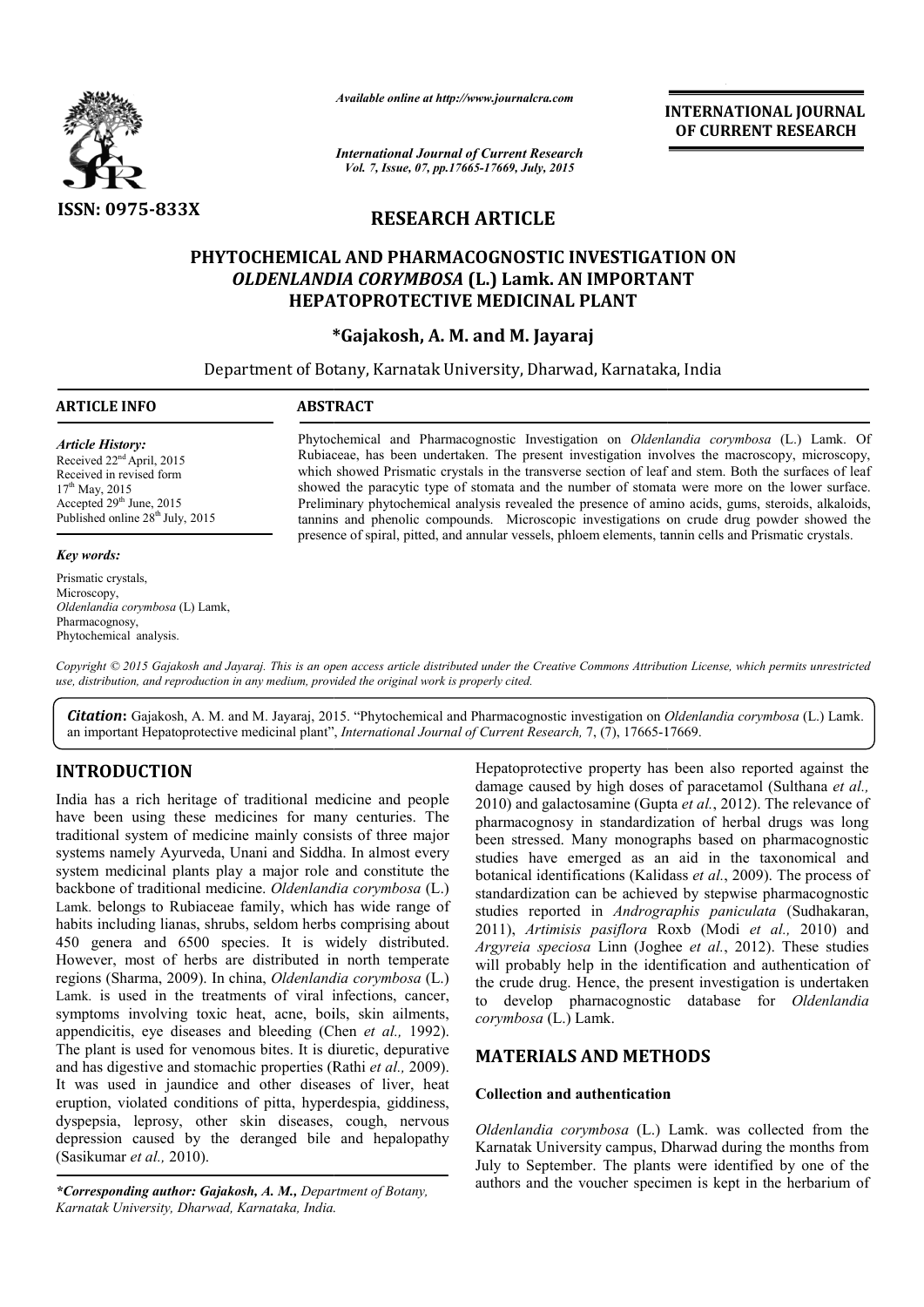the department of botany, Karnatak University Dharwad for future references.

## **Pharmacognostic studies**

The collected plant material was shade dried for 8-10 weeks in the laboratory and dried material was coarsely powdered mechanically with the help of grinder and passed through 20 mesh sieve and stored in air tight container for further use. Fresh plant material is also used to study anatomical features. Microscopical characters, physiochemical analysis were carried out using the powder and for macroscopical studies, transverse section of the stem, root and leaf were prepared and stained according to standard methods (Kokate, 2009 and Khandelwal *et al.,* 1950).

# **Organoleptic analysis**

Various sensory parameters such as color, odor, taste, size, shape, texture were studied by the organoleptic evaluation (Kokate, 2009 and Khandelwal *et al.,* 1950).

# **Microscopic analysis**

Microscopic characters were studied by taking hand sections from the fresh plant material and stained according to standard procedures (Kokate, 2009 and Khandelwal, *et al.,* 1950).

# **Stomatal type, Stomatal number and stomatal index**

Stomatal type was determined based on the classification of stomata on the ground of nature and number of subsidiary cells<sup>6</sup>. Stomatal number is the average number of stomata per square millimeter of leaf and stomatal index is calculated by using following equation-

$$
SI = \frac{S}{E+S} \times 100
$$

Where SI- Stomatal index. S-Stomata, E-number of epidermal cells.

# **Physicochemical analysis**

Physicochemical parameters such as percentage of total ash value, acid insoluble ash, water soluble ash, extractive values were investigated (Kokate, 2009 and Khandelwal, *et al.,* 1950).

## **Fluorescence analysis**

Whole plant powder treated with freshly prepared suitable chemical reagents for 24 hours, then it was subjected to visible light and UV light (short and long wavelength) (Pratt and Chase, 1949. Metcalfe and Chalk, 1950) for flouroscence analysis.

# **Extraction and phytochemical analysis**

Powdered material was subjected to soxhlet extraction, where 25gm of powdered plant material was taken and exctracted for 18 hours successively with different solvents like petroleum ether, chloroform, acetone, ethanol and water. Phytochemical analysis was carried out by standard procedure (Kokate, 2009 and Khandelwal, *et al.,* 1950).

# **RESULTS**

## **Macroscopic characters**

*Oldenlandia corymbosa* (L.) Lamk. (Fig. 1.) is a procumbent herb with many branches on the stem. Rooting occurs at the nodal region. Leaves are sessile, simple entire, opposite, with interpetiolar stipules. Each peduncles has two flowers that are bisexual, tertra to pentamerous, polysepalous, gamopetalous. 5 stamens are epipetalous, inserted in the corolla tube, alternate with the corolla tube. Ovary is bicarpellary syncarpous and is inferior. Fruit is a capsule.



**Fig. 1. Habit of the plant**

# **Organoleptic analysis**

Organoleptic analysis indicated the color of the powder was Olive green, smooth in texture, weedy taste and has a characteristic odor.

## **Microscopic characters**

# **T.S of Stem (Fig. 2A.)**

Transverse section of stem showed single layered epidermis and is composed of rectangular cells. Hypodermis is made up of single layer of collenchymatous cells, cortex is made up 3-6 layers of parenchymatous cells with starch granules which is followed by endodermis. Xylem is very prominent and occupies major portion of the stem. Vessels are arranged in radial rows with circular or polygonal in shape. Phloem tissue surrounds the xylem. Centrally placed pith cells contain prismatic crystals of calcium oxalate.

# **T.S of Root (Fig. 2B.)**

Transverse section of root showed the outermost epidermal layer and is cylindrical and composed of tangentially elongated cork cells, Cortex region is found to be reduced, loosely arranged & made up of 3-5 layers of simple parenchymatous cells with simple starch grains and tannin content. Cortex ends with single layer of parenchymatous endodermis. Vascular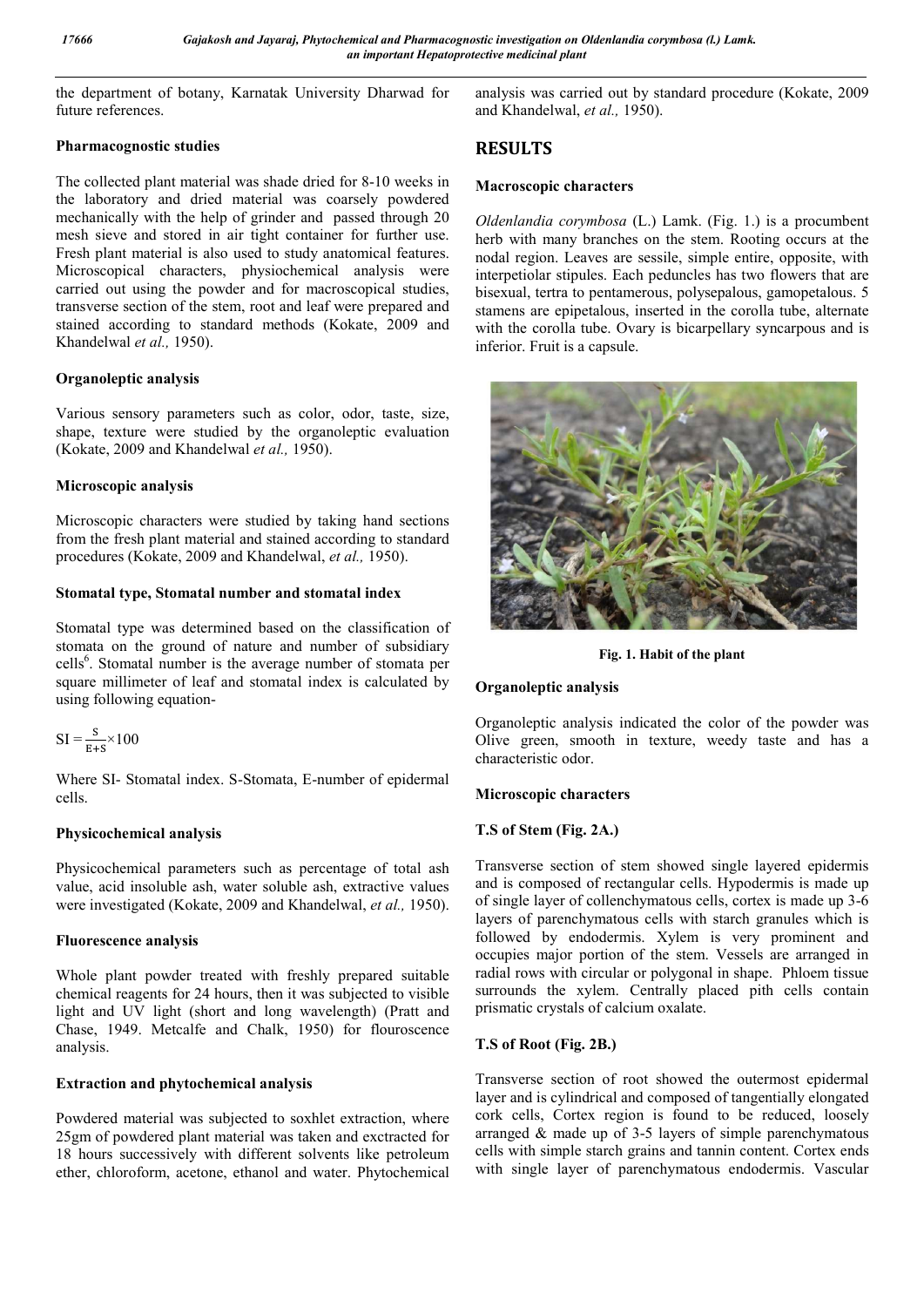bundles are radially arranged and consisted of xylem vessels and fibres. Phloem is situated above the xylem.

## **T.S of Leaf (Fig. 2C.)**

The cells of the epidermis were rectangular in shape, embedded with Prismatic crystals. Only upper epidermis is cuticularized, The mesophyll is dorsiventral and is formed by 1-2 layers of palisade parenchyma and four layers of spongy parenchyma. Small collateral vascular bundles are observed immersed into the mesophyll, The midrib is biconvex; however the convexity is more conspicuous on the abaxial surface. Midrib shows three layers of angular collenchyma underlying the coating system on the adaxial side and 2 strata on the abaxial surface. Six vascular bundles are disposed in an open arc and these structures show a collateral arrangement. stomata are present on both the surfaces, where upper surface has fever number of stomata than the lower surface and is of paracytic type of stomata (Table 2).

### **Leaf constants (Fig. 3 A,B.) (Table 2.)**

| Parameters      |                 | Values          |
|-----------------|-----------------|-----------------|
| Stomatal type   |                 | Paracytic       |
| Stomatal number | Upper epidermis | $38.3 \pm 0.6$  |
|                 | Lower epidermis | $96.2 \pm 0.14$ |
| Stomatal index  | Upper epidermis | $25.3 \pm 0.21$ |
|                 | Lower epidermis | $16.6 \pm 0.18$ |
|                 |                 |                 |

Average of five readings per microscopic view

## **Powder microscopy (Fig. C-I.)**

Powder microscopic characters showed the presence of spiral, pitted, and annular xylem vessels, phloem elements, prismatic crystals and tannin cells.



**Fig.2. A. T.S of Stem. B. T.S of Root C. T.S of Leaf**



**Fig. 3. A. Paracytic type of Stomata on upper surface of leaf, B. Stomata on lower surface of leaf, C. Vessel, D and E. Fibers, F. Spiral Vessel, G. fibers with tracheid. H, Prismatic crystals, I. Tannin cell**

# **DISCUSSION**

Standardization is an essential measure of quality, purity and authenticity. Microscopic method is one of the simple and cheapest methods to start with establishing the correct identification of source material. The pharmacognostic work on *Oldenlandia corymbosa* (L.) Lamk. leaf was carried out in methanolic extract showed the absence of the tannins (Mammen *et al.*, 2011). In the present work, macro and micro studies revealed the presence of stomata on both the surfaces of the leaf, stem sections showed the presence of prismatic crystals which is also reported for *Andrographis paniculata*  (Sudhakaran, 2011), similarly stem and roots sections showed tannin cells which is also confirmed in powder microscopy (Fig. 2, I.). Powdered material was tested with deferent chemical reagents for fluorescence behavior with different wavelengths of light and the results presented (Table 4). Phytochemical investigations carried out in different solvents showed the presence of sugars, gums, proteins, steroids, alkaloids, tannins and anthraquinones along with other components and the results are presented (Table 5).

#### **Physicochemical analysis (Table 3)**

| Parameters       |                 | Values $(w/w)\%$ |
|------------------|-----------------|------------------|
| Moisture content |                 | $7.36 \pm 0.29$  |
| Ash values       | Total ash       | $9.03 \pm 0.25$  |
|                  | Sulphated ash   | $21.61 \pm 0.38$ |
| Extractive       | Ether soluble   | $10.04 \pm 0.21$ |
| values           | Alcohol soluble | $8.8 \pm 0.17$   |
|                  | Water soluble   | $12.8 \pm 0.24$  |

Average of three readings, SD, on dry weight of samples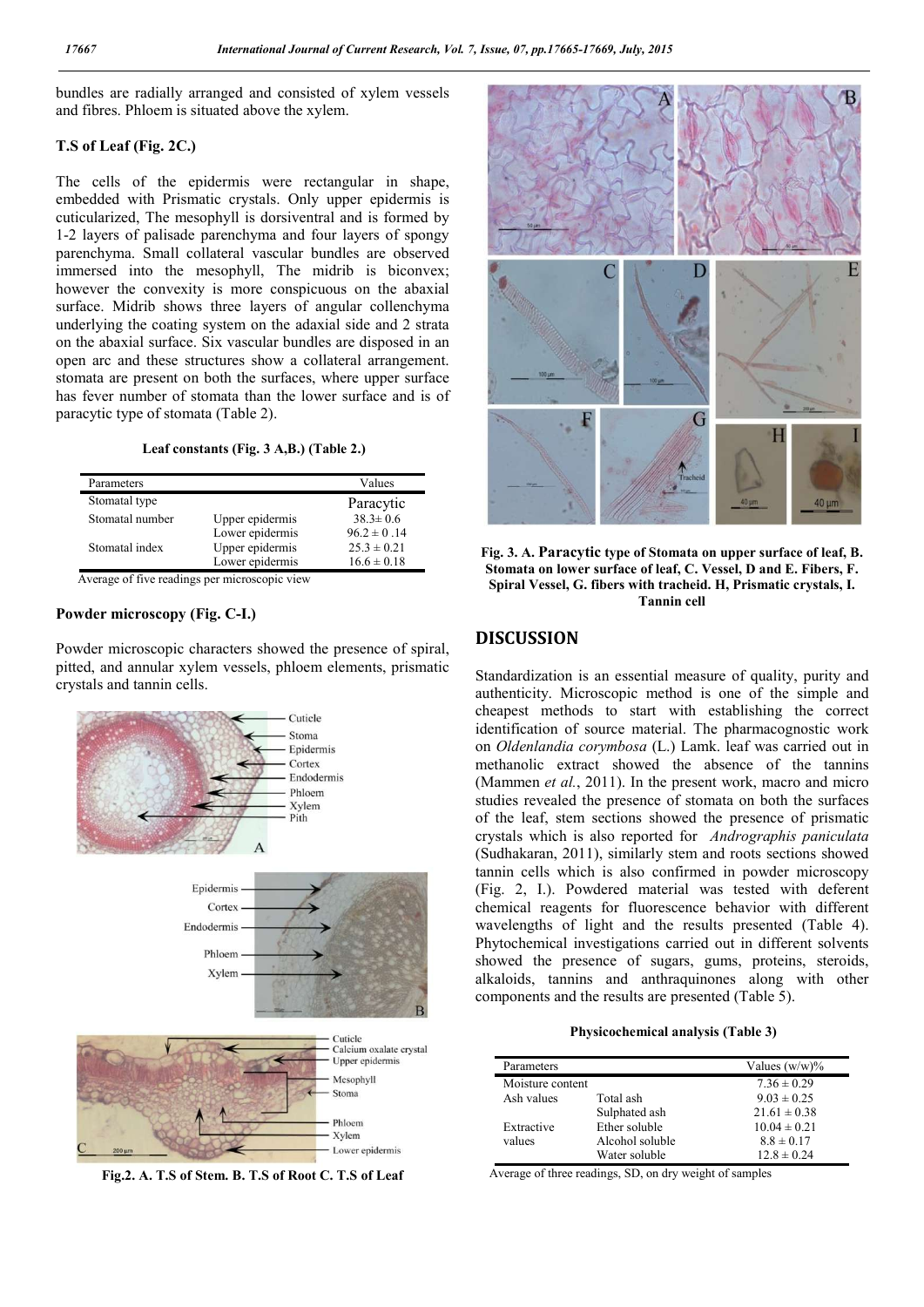| <b>Fluorescence analysis (Table 4)</b>    |                 |                  |                 |
|-------------------------------------------|-----------------|------------------|-----------------|
| Material with Chemical                    | Day light       | UV light (short) | UV light (long) |
| $P + Phloroglucinol: HCl$                 | <b>Brown</b>    | Dark green       | <b>Black</b>    |
| $P + Methanol$                            | Green           | Green            | Saffron         |
| $P + Ethanol$                             | Light green     | Green            | Saffron         |
| $P + Pet$ . Ether                         | Brownish green  | Green            | Brick red       |
| $P +$ Acetone                             | Green           | Green            | Brick red       |
| $P + Chloroform$                          | Green           | Dark green       | Brick red       |
| $P + 50\%$ H <sub>2</sub> SO <sub>4</sub> | Green           | Dark green       | <b>Black</b>    |
| $P + 50\%$ HNO <sub>3</sub>               | Chrome yellow   | Parrot green     | Reddish brown   |
| $P + 50\%$ HCl                            | <b>Brown</b>    | Dark green       | <b>Black</b>    |
| $P + 10\%$ NaOH                           | Light brown     | Dark green       | Dark brown      |
| $P + A$ mmonia                            | <b>Brown</b>    | Dark green       | Purplish black  |
| $P + Glacial Acetic acid$                 | Greenish        | Dark green       | Carnoy's red    |
| $P +$ Picric Acid                         | Greenish yellow | Chrome yellow    | <b>Brown</b>    |
| $P + 5\%$ FeCl <sub>3</sub>               | Dark green      | Green            | <b>Black</b>    |

| Phytochemical screening of <i>O. corymbosa</i> (Table 5) |  |  |
|----------------------------------------------------------|--|--|
|                                                          |  |  |

| Chemical constituents         | Chemical test                        | Petroleum ether | Chloroform | Acetone           | Alcohol | water          |
|-------------------------------|--------------------------------------|-----------------|------------|-------------------|---------|----------------|
| Sugars                        | Molish test                          | $+$             | $^{+}$     | $\qquad \qquad +$ | $^{+}$  | $^{+}$         |
| Reducing sugars               | Fehling test                         |                 | $^{+}$     | $^{+}$            | $^{+}$  | $^{+}$         |
|                               | <b>Benedict test</b>                 |                 | $^{+}$     | $^{+}$            | $^{+}$  | $^{+}$         |
| Test for Monosaccharides      |                                      |                 |            | $^{+}$            | $^{+}$  | $^{+}$         |
| Galactose                     | Phloroglucinol                       |                 |            |                   |         | $\ddot{}$      |
| Gums                          | Fehling test                         |                 | $^{+}$     | $^{+}$            |         |                |
|                               | <b>Benedict test</b>                 |                 | $^{+}$     | $+$               | $+$     | $^{+}$         |
| Proteins                      | <b>Biuret</b> test                   |                 | $^{+}$     |                   |         |                |
|                               | Millions test                        |                 | $^{+}$     |                   |         | $^{+}$         |
|                               | Xanthoprotein test                   |                 |            |                   |         | $^{+}$         |
|                               | Precipitation test                   |                 |            |                   |         |                |
|                               | Test solution+ absolute alcohol      |                 |            |                   |         |                |
|                               | Test solution + $Hgcl2$              |                 |            |                   |         |                |
|                               | Test solution + $CuSO4$              |                 |            | $^{+}$            |         |                |
|                               | Test solution $+NH4OH$               |                 |            |                   |         |                |
|                               |                                      |                 |            |                   |         |                |
| Steroids                      | Salkowskimreaction                   |                 | $^{+}$     | $^{+}$            | $^{+}$  | $\ddot{}$      |
| Antraquinoneglycosides        | Borntrangers test                    |                 | $^{+}$     |                   |         |                |
|                               | Modified Borntrangers test           |                 | $^{+}$     |                   |         |                |
| Flavanoides                   | Shinoda test                         |                 |            |                   |         | $^{+}$         |
|                               | Sulphuric acid test                  |                 |            |                   | $^{+}$  |                |
| Alkolides                     | Mayer's test                         |                 |            |                   |         |                |
|                               | Wagner's test                        | $^{+}$          | $^{+}$     | $^{+}$            | $^{+}$  |                |
| Tannins and phenolic compound | Extract + $5\%$ FeCl <sub>3</sub>    |                 |            | $^{+}$            |         | $^{+}$         |
|                               | Extract + Gelatin                    |                 |            |                   |         |                |
|                               | $Extract + actic$ acid               |                 | $^{+}$     |                   |         | $^{+}$         |
|                               | Extract + Potasium dichromate        |                 |            |                   |         |                |
|                               | Extract + Dil Iodine                 |                 |            |                   |         |                |
|                               | Extract + Dil $HNO3$                 | $^{+}$          | $^{+}$     | $^{+}$            | $^{+}$  | $^{+}$         |
|                               | Extract + 1 drop $NH4OH + p$ atasium |                 |            | $^{+}$            | $^{+}$  | $^{+}$         |
|                               | ferricynide                          |                 |            |                   |         |                |
|                               |                                      |                 |            |                   |         | $\overline{+}$ |
| Organic acid                  | White ppt immediately                |                 |            |                   |         |                |
| Extract $+$ 5% CaCl           | Ppt on shaking                       |                 |            |                   |         |                |
|                               | Ppt on boiling and cooling           |                 |            |                   |         |                |
|                               | Ppt on adding absolute alcohol       |                 |            |                   |         |                |

+ Indicate the presence and - indicate the absence of particular compound

## **Conclusion**

The experimental results has shown the presence of various bioactive phytochemicals, these phytochemicals have been reported to produce some therapeutic and physiological effects in the body. This vindicates the usage of these plants traditionally for medicinal purposes. It is also an indication that these plants may serve as raw materials for the development of new drugs.

## **Acknowledgement**

Authors acknowledge the financial assistance of UGC-UPE fellowship and Chairman, P.G. Department of Botany, Karnatak University, Dharwad and USIC for extending facilities.

# **REFERENCES**

- Chen, J. Y., Linn. C.C. and T. Namba, 1992. Development of natural crude drug resources from Taiwan (X). Parmacognostical studies on Chinese crude drug "han-liancao". *Am J Chin Med.,* 20: 51-64.
- Gopta, RK., Singh, RK., Swain, SR., Hussain, T., Rao, CV. 2012. Anti – hepatotoxic potential of *Hedyotis corymbosa* against D-galactosamine- induced hepatopathy in experimental rodents. *Asian Pacific J Tropical Biomed*., S1542-1547.
- Joghee, S., Ahuja, J. and P.H. Nallupilla, 2012. Pharmacognostic investigation of *Artimisis pasiflora* Roxb. *Asian Pac. J. Crop Med*. S532-S533.